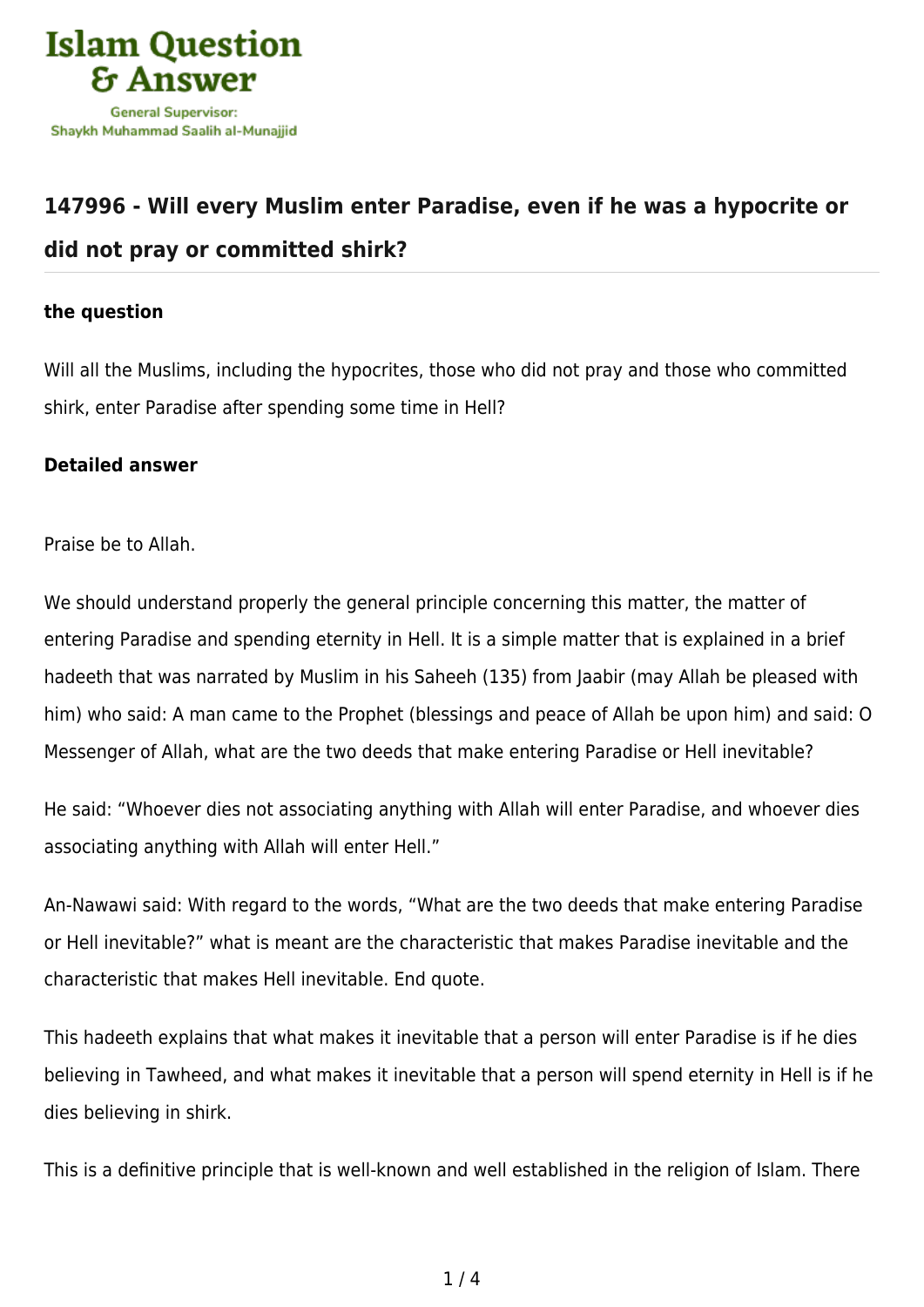

are mutawaatir texts which confirm and affirm it. Allah, may He be exalted, says (interpretation of the meaning):

"Verily, Allah forgives not that partners should be set up with him in worship, but He forgives except that (anything else) to whom He pleases, and whoever sets up partners with Allah in worship, he has indeed invented a tremendous sin"

[an-Nisa' 4:48].

The Prophet (blessings and peace of Allah be upon him) explained, in the hadeeth about intercession, the situation of the sinners in Hell, and he explained that no one will be brought out of Hell except those who died believing in Tawheed and uttered the Shahaadah (testimony of faith), and had in their hearts something of faith: "There will be brought out of the Fire anyone who said, Laa ilaaha ill-Allah (there is no god but Allah) and had in his heart goodness equal to the weight of a grain of barley. Then there will be brought out of the Fire anyone who said Laa ilaaha ill-Allah (there is no god but Allah) and had in his heart goodness equal to the weight of a grain of wheat. Then there will be brought out of the Fire anyone who said Laa ilaaha ill-Allah (there is no god but Allah) and had in his heart goodness equal to the weight of a small ant."

Narrated by al-Bukhaari, 6861; Muslim, 285.

Based on that, we can find out the situation of those mentioned in the question.

1.

If a person fell into major shirk, whether he was originally a mushrik like the Jews, Christians, Buddhists and other types of disbelievers, or he was a Muslim then he apostatised from Islam by falling into major shirk – as mentioned in the question – then his claim to belong to Islam or his having a Muslim name will be of no benefit to him, and neither will any good deeds that he did and so on, if he fell into major shirk and died in that state without having repented. Allah, may He be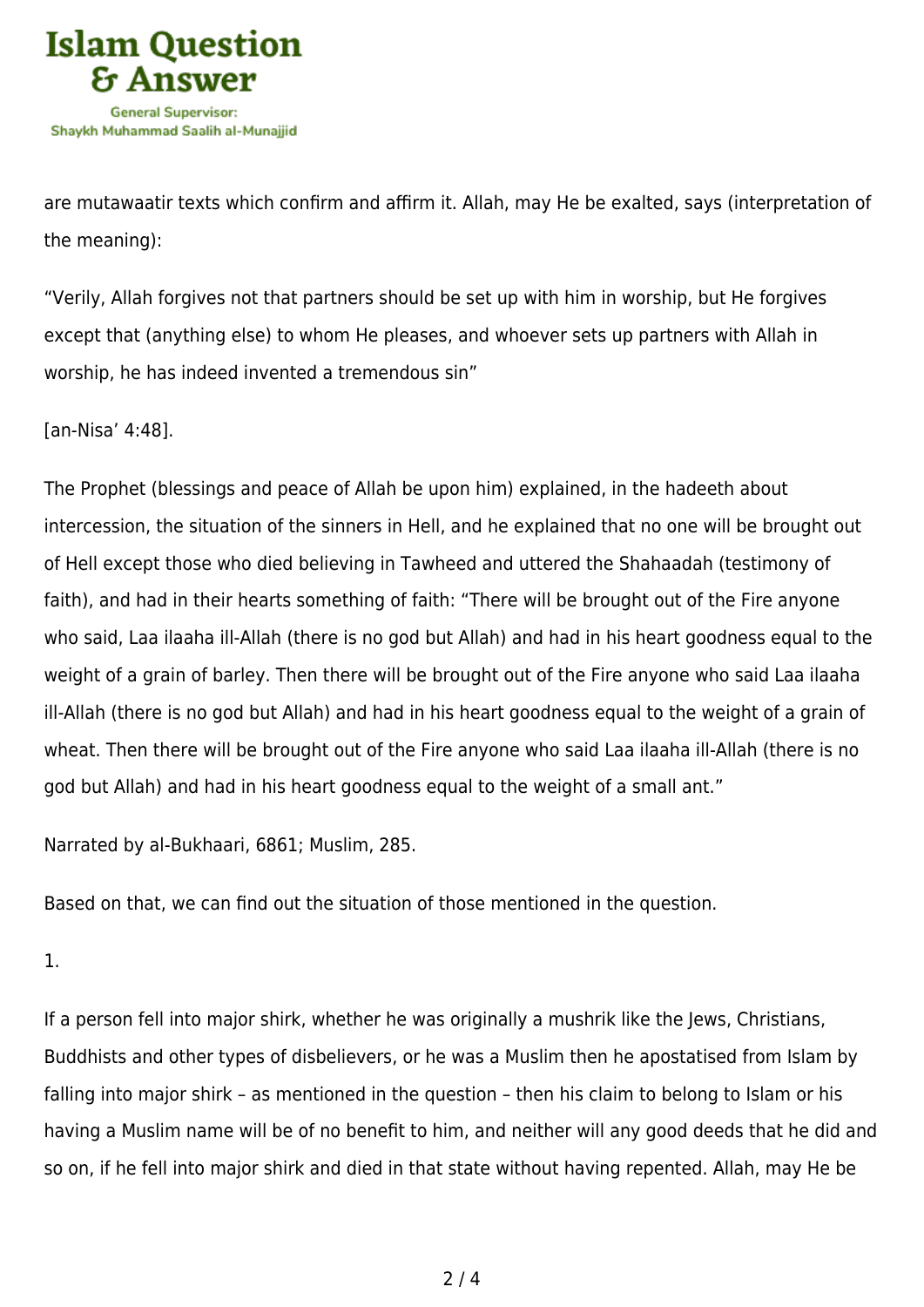

exalted, says (interpretation of the meaning):

"And indeed it has been revealed to you (O Muhammad SAW), as it was to those (Allahs Messengers) before you: 'If you join others in worship with Allah, (then) surely (all) your deeds will be in vain, and you will certainly be among the losers.'

Nay! But worship Allah (Alone and none else), and be among the grateful"

[az-Zumar 39:65-66].

2.

The one who does not pray at all, either in his house or in the mosque, and does not attend Jumu'ah or prayers in congregation, has also rendered his good deeds invalid and has falling into kufr by not praying at all. The Messenger of Allah (blessings and peace of Allah be upon him) said: "The covenant that stands between us and them – i.e., the characteristic that separates the Muslims from the disbelievers – is the prayer. Whoever does not pray has disbelieved."

Narrated by at-Tirmidhi, 2545; an-Nasaa'i, 459. classed as saheeh by al-Albaani.

For more information on the kufr of the one who does not pray, see the answer to question no. 5208

3.

With regard to the hypocrites, if what is meant is the people of major hypocrisy, namely those who make a show of being believers in this world when they are concealing kufr in their hearts and hiding it from the people, they will be in a worse position than the kuffaar and mushrikeen. Hence their fate will be in the lowest levels of Hell, as Allah, may He be exalted, says (interpretation of the meaning):